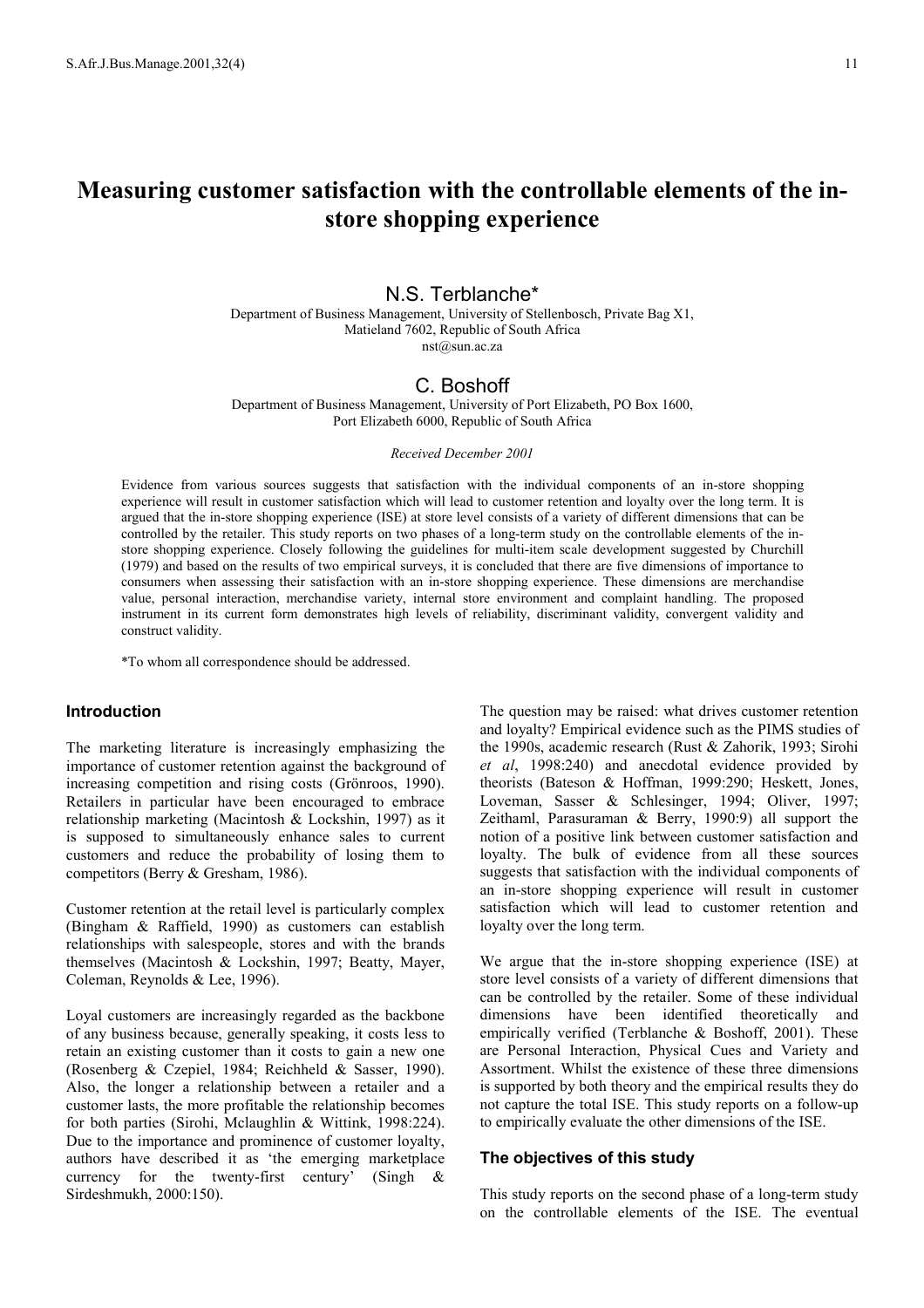outcome of this stream of research is expected to be a multiitem instrument to measure customer satisfaction with the controllable components of the in-store shopping experience. Based on the disconfirmation paradigm (Oliver, 1981), the first two phases of this three-phase process is to identify the dimensions of importance to consumers when assessing their satisfaction with an ISE. Only once these dimensions have been identified and empirically confirmed, can one proceed to the development of a valid and reliable instrument to measure customer satisfaction with the ISE at retailer or shop level.

# **The scale development process**

Churchill (1979) has suggested a well-accepted procedure for the development of valid and reliable multi-item instruments. This process consists of the following steps: domain specification, generation of questionnaire items, empirical surveying, an iterative process of scale purification based on reliability assessment and validity checks and the development of norms. This process has been advanced in recent years with the availability of statistical procedures such as confirmatory factor analysis providing additional evidence of construct validity (Tull & Hawkins, 1993:318). The process suggested by Churchill (1979) has been followed in this study whose eventual objective is to develop a valid and reliable instrument to measure customer satisfaction with the ISE.

# **The controllable elements of the in-store shopping experience**

Berman & Evans (1998:19) define total retail experience as all the elements that encourage or inhibit consumers during their contact with a retailer. The total retail experience is influenced by two groups of components. The first group consists of the non-controllable components. The noncontrollable components include aspects such as the adequacy of street parking and the timing of deliveries from suppliers and taxes, all of which are either uncontrollable or a retailer can exert only limited control. The controllable components, in turn, consist of a variety of in-store elements that the retailer can control, such as the number and quality of salespeople on the shopping floor, the variety of brands on offer and the volume of stock on hand. In this study the focus is on the controllable elements of the in-store total retail experience.

# **The second survey**

A second empirical survey was conducted as suggested by Churchill (1979). The six items with the highest factor loadings that measured Personal Interaction were retained for the second empirical survey. Three of the items used to measure Physical Cues measured product quality and it was decided to retain only one of these three items. The following item was added to measure Physical Cues: 'Products that function the way they are supposed to'. Two new items, apart from the five that were used to measure Merchandise Variety and Assortment in the first survey, were added for the second empirical survey. These two items were: 'A choice of different brand names' and 'A

good selection of well-known brands'. A total of sixteen items remaining from the scale purification process of phase 1, as well as the three new items (in total nineteen items measuring personal interaction, physical cues and merchandise variety and assortment) were combined with items to measure the three remaining (untested) dimensions of ISE, namely Internal Store Environment, Product Prices and Store Policies. The latter three dimensions were measured with 9, 5 and 7 items respectively. The dimensions tested in the first survey have been reported comprehensively in an earlier article (Terblanche & Boshoff, 2001) and only the dimensions of Internal Store Environment, Product Prices and Store Policies are reported on in the following section.

# Internal store environment as a dimension of ISE

Internal store environment includes all those elements that contribute towards a pleasant shopping atmosphere. These elements are shop layout, aisles that make it easy to shop, store cleanliness, well-spaced product displays and attractive décor. The retail literature suggests that customers value the convenience that physical aspects, such as store layout, offer (Gutman & Alden, 1985; Hummel & Savitt, 1988; Mazursky & Jacoby, 1985; Oliver, 1981). Dabholkar, Thorpe and Rentz (1996:7), also found empirical support for the contribution of shop layout to shopping convenience and therefore positive shopping experience. Insights and evidence from the environmental psychology literature support the notion that physical surroundings can influence the attitudes as well as the behaviours of consumers in a retail shop (Donovan & Rossiter, 1982; Darden, Erdem & Darden, 1983; Ridgway, Dawson & Bloch, 1990). Tangible store attributes can also be seen as the "means" by which a consumer is able to achieve a desired "end", such as a satisfying ISE (Kerin, Jain & Howard, 1992:381). The marketing literature supports the notion that consumers use the physical environment to form attributions about service failures and base purchase decisions on inferences they make from various elements of the physical environment (Bitner, 1990; Ward, Barnes & Bitner, 1992; Bloom & Reve, 1990; Zeithaml, 1988). Sirohi *et al* (1998:237), also found that good facility design leads to enhanced perceptions of overall merchandise quality.

Sirohi *et al* (1998:239) measured the store appearance perception construct with 8 items. The items measure elements such as the overall appearance of the shop, clean shopping environment, wide open aisles, departments in appropriate places and well-marked aisle directions.

The physical environment and atmosphere can assume a variety of roles in the marketing and management of a retailer (Bitner, 1992:67). Firstly, it provides a visual metaphor for a retailer's total offering. In the second instance it can assume a facilitating role by assisting consumers to carry out their intended activities. For instance, the floor plan, layout of equipment and shelving can have a major impact on the ability of consumers to undertake their shopping. In the last instance, the physical environment can also serve as a differentiator to position a retailer and distinguish it from competitors. In other words, the physical environment and atmosphere consist of a wide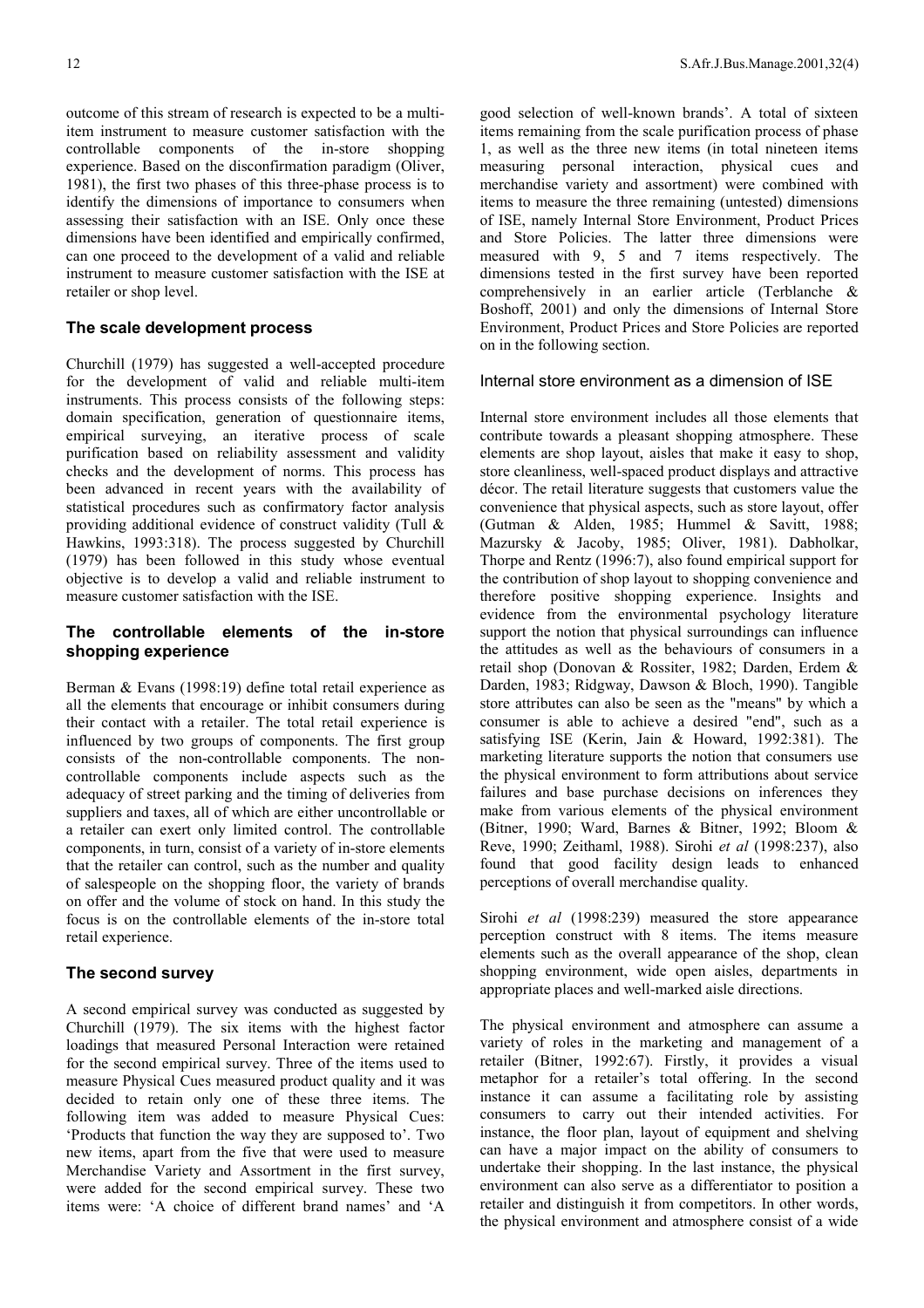range of elements. Some of the more common elements of the physical environment include the floor space allocated to various functions, traffic flow, width of aisles, fixtures, construction and finishing characteristics such as flooring, wall textures, density of merchandise, lighting and colour.

The items used to measure internal store environment were similar to those used in previous studies. The following nine items were used in the second survey to measure internal store environment:

- a pleasant shopping atmosphere;
- reasonable check-out waiting times;
- a clean shop;
- store layout and aisles that make it easy to shop;
- attractive product and promotional displays;
- well-spaced product displays;
- a convenient shopping environment;
- attractive décor; and
- a shop layout that makes it easy to find what you need.

## Product prices as a dimension of ISE

Gaski and Etzel (1986) used price as a dimension in their Index of Consumer Sentiment Toward Marketing instrument because they believed that price perception will influence consumer satisfaction with the marketing discipline in general. This inclusion acknowledges the importance of price in consumer decision-making. In the absence of other cues, consumers tend to use price as an indicator of product quality (Davidson, Sweeney & Stampfl, 1988:143). Price is a generally controllable extrinsic cue of a product that exerts an influence on the way shoppers perceive product quality (Sirohi *et al*, 1998:226). Price as an extrinsic cue is, for instance, very important to supermarket shoppers as they typically do not regard the time and effort to be spent in evaluating intrinsic cues as worthwhile (Sirohi *et al*, 1998:227). Price is one of the extrinsic cues that have received a great deal of attention in consumer research (Dodds, Monroe & Grewal, 1991; Mazursky & Jacoby, 1985; Rao & Monroe, 1989) and it has been confirmed that price levels play a significant role in shoppers' retail patronage behaviour (Sirgy, Grewal & Mangleburg, 2000:130). Kerin *et al*(1991:383), for instance, suggest that because of the variety of extrinsic cues available in a supermarket (e.g. cleanliness, assortment and variety), price and quality perceptions could co-vary and that consumers 'get what they pay for'. Samli, Kelly and Hunt (1998:33-34) used price in a recent study of retail image and found congruence (i.e. no differences) between the perceptions of the head office management of a major chain store and customers. Head office management and customers rated price high and this indicates that price is an important component of the image that a customer has of a shop. Price has an important bearing on customer satisfaction primarily because customer satisfaction is the result of a customer's perception of the value received and price is an important attribute of value (Anderson, Fornell & Lehmann, 1994; Hallowell, 1996:26; Athanasspoulos, 2000:192; Cronin, Brady & Hult, 2000).

The following items, based on those used in previous studies, were used to measure product prices as a dimension of the in-store shopping experience in the second survey:

- reasonable prices;
- prices that offer value for money;
- products at prices that represent good value;
- prices that reflect the value of the products; and
- prices that reflect the quality of the product.

## Store policies as a dimension of ISE

Store policy as a dimension of ISE captures those elements that are influenced by a shop's responsiveness to the customer's needs (Dabholkar *et al*, 1996:7). Typical policy elements would regulate considerations such as the return or exchange of purchases, shopping hours, payment options available and a system or process to deal with customer enquiries and/or complaints (Westbrook, 1981; Mazursky & Jacoby, 1985; Dickson & Maclachlin, 1990: Dickson & Albaum, 1977). Both Westbrook (1981) and Mazursky and Jacoby (1985), emphasise the importance of the ease of returning and exchanging of products for retail customers. Service recovery is also regarded as an element of policy because it is a critical element of a shop's response to a customer's need. The way in which a retailer responds to a service failure is essential for the maintenance of customer loyalty (Berry & Parasuraman, 1991), as well as a positive ISE because a service failure and the subsequent recovery efforts create strong memories for customers (Zeithaml & Bitner, 1996:126). Retail employees play a major role in service recovery because of customers' demand that service recovery take place on the spot and quickly. Staff should thus be equipped with the necessary skills, authority and incentives to act in an effective way and they should also be empowered to use their skills in service recovery situations (Zeithaml & Bitner, 1996:194). A further example of a store policy, which can exert an important influence on customer satisfaction, is guaranteed satisfaction offered by a shop. Guaranteed satisfaction influences the image a customer has of a shop and it will therefore also influence ISE (Bloemer & de Ruyter, 1998:503).

The following items, also based on previous studies, were used to measure store policy as a dimension of the in-store shopping experience in the second survey:

- a fair policy of returns and exchanges of products;
- acceptance of all major credit cards;
- convenient payment options;
- convenient hours which the shop is open for shopping:
- a fair system for the handling of complaints;
- an effective means of dealing with customer enquiries; and
- staff that efficiently deal with customer complaints.

Figure 1 is a schematic presentation of the dimensions of ISE that were subjected to empirical assessment during the second survey.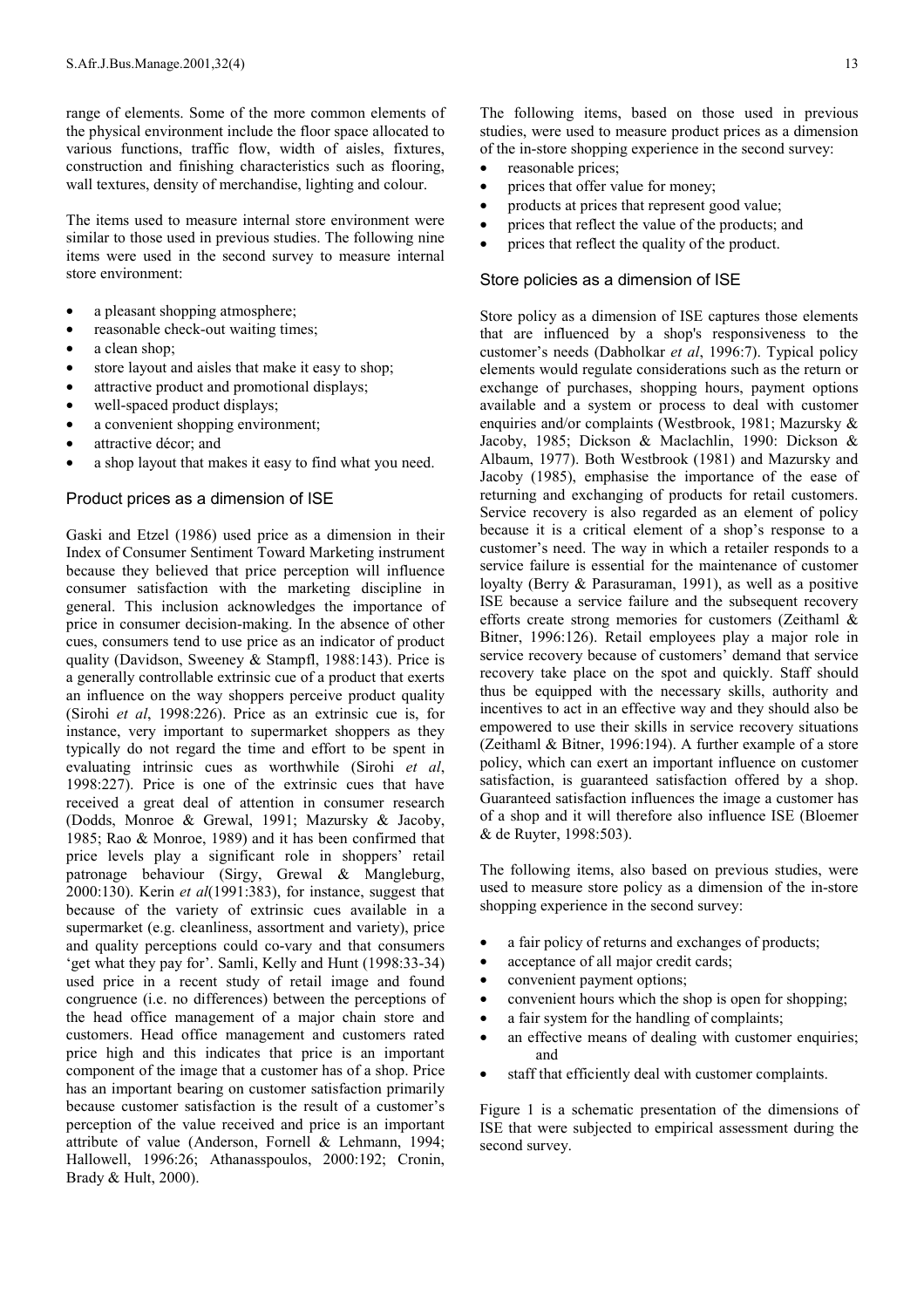

**Figure 1: Schematic presentation of the dimensions of ISE tested in the second phase of the study** 

## **Sample and data collection: second survey**

The sampling procedure used in this study was a combination of convenience and random sampling. Respondents were visitors to two regional shopping centres. Individual respondents (visitors) to be interviewed were selected on a simple random basis. Personal interviews, using a structured questionnaire, were conducted with visitors to the shopping centre after they exited the building on their way out. The interviews were conducted over a period of two days, a Friday and a Saturday. In previous studies these two days were found to include all the different types of visitors that usually frequent these shopping centers. Respondents were asked to rate the importance of the various components of ISE on a 7-point scale where a 7 meant that the aspect under consideration is 'extremely important' and a 1 meant that it is 'not important'. A total of 2 504 questionnaires were completed of which 1 197 were supermarkets customers and 1 307 clothing stores customers. The questions were in respect of a supermarket and a clothing shore in general and not a specific retailer.

#### **Empirical results: second survey**

The second survey data analyses procedures again closely followed the guidelines for scale development suggested by Churchill (1979). To assess the discriminant validity of the instrument a Maximum Likelihood Exploratory Factor Analysis was again conducted specifying a Direct Quartimin oblique rotation (Jennrich & Sampson, 1966) of the original factor matrix.

Although it was expected that a six-factor solution would emerge (in line with Figure 1) several different factor solutions were considered. The most interpretable factor structure (factor loading exceeding 0,4 and no crossloadings) to emerge was a 5-factor solution (Table 2). Four of the five factors in Table 2 had Eigen values above 1,00 and a sufficient number of items loading on them to a significant (0,40) extent (Hair, Anderson, Tatham & Black, 1998). The three factors retained from the first survey (Personal Interaction, Physical Cues and Product Variety and Assortment) remained stable during the second survey. Of the 'new' dimensions added for the second survey Store Policies emerged as a separate factor as expected. Many of

the items expected to measure Physical Cues and Product Prices, however, loaded on a common factor that was labeled Merchandise Value (Table 2). As some items expected to measure Physical Cues now loaded on the factor Merchandise Value the remaining items were in fact measurements of Store Environment, and were thus labeled as such. The items that remained measuring the dimension Store Policies after the scale purification process all referred to the narrower concept Complaint Handling rather than the broader Store Policies and it was thus re-named as well. A separate analysis of the supermarket and clothing store results did not reveal significant differences between the responses in respect of the two groups of respondents.

**Table 2: Rotated factor loadings** 

|                     | <b>Factor1</b> | Factor2  | Factor3     | Factor4    | Factor5   |
|---------------------|----------------|----------|-------------|------------|-----------|
| Items <sup>*</sup>  | Merchandi      | Internal | Personal    | Merchandi  | Complaint |
|                     | se value       | store    | interaction | se variety | handling  |
|                     |                | environ- |             |            |           |
|                     |                | ment     |             |            |           |
| PRICE1              | 0,624          | 0.064    | 0,026       | $-0.055$   | $-0.026$  |
| PHYS2               | 0,623          | 0,034    | 0,045       | $-0,013$   | 0,025     |
| PRICE2              | 0.605          | 0,108    | 0,017       | $-0.056$   | 0,112     |
| PHYS1               | 0,601          | $-0,118$ | 0,028       | 0,002      | $-0,004$  |
| PRICE3              | 0.512          | 0,080    | 0,064       | 0,061      | 0,108     |
| VAR1                | 0.504          | 0,033    | $-0.014$    | 0.140      | $-0.059$  |
| VAR <sub>2</sub>    | 0,448          | 0,033    | 0,050       | 0,167      | $-0.016$  |
| PHYS3               | 0,444          | $-0,065$ | 0,021       | 0,018      | 0,178     |
| ENV8                | 0.025          | 0,739    | $-0,044$    | 0,035      | 0,035     |
| PHYS6               | 0,106          | 0,695    | 0.021       | $-0.082$   | 0.100     |
| ENV5                | 0,008          | 0,655    | 0,009       | 0,118      | 0,019     |
| PHYS4               | $-0,056$       | 0,652    | 0,100       | 0,071      | $-0,102$  |
| ENV <sub>6</sub>    | $-0,005$       | 0,402    | 0,063       | 0,208      | 0,168     |
| PERS3               | $-0,139$       | 0,126    | 0,654       | 0,028      | $-0.029$  |
| PERS2               | 0,171          | $-0.092$ | 0,651       | $-0,020$   | 0,001     |
| PERS4               | 0,034          | 0,036    | 0,623       | 0,049      | 0.090     |
| PERS5               | 0,058          | 0,059    | 0,489       | $-0,017$   | 0,206     |
| PERS6               | $-0.045$       | 0,012    | 0,486       | 0,086      | 0,306     |
| PERS1               | 0,095          | $-0,005$ | 0,458       | 0,015      | $-0,039$  |
| VAR3                | $-0.051$       | 0,042    | 0,029       | 0,707      | $-0.036$  |
| VAR7                | 0.028          | 0,031    | 0,010       | 0.688      | 0,035     |
| VAR4                | 0,054          | 0,021    | $-0,001$    | 0,672      | 0,042     |
| VAR <sub>6</sub>    | 0,126          | 0,040    | 0,019       | 0,519      | 0,108     |
| POL <sub>6</sub>    | $-0.018$       | 0.041    | 0.050       | 0,092      | 0,737     |
| POL5                | 0,074          | 0,039    | 0,008       | 0,039      | 0,653     |
| POL7                | 0,083          | 0,025    | 0,110       | 0,023      | 0,640     |
| <b>Eigen values</b> | 8,52           | 2,61     | 1,61        | 1,11       | 0,94      |
| Cronbach            | 0,819          | 0,832    | 0,813       | 0,799      | 0,817     |
| Alpha               |                |          |             |            |           |

**\***PRICE=Product prices; PHYS=Physical cues; ENV=Internal store environment; VAR=Product variety and assortment; PERS=Personal interaction; POL=Store policies.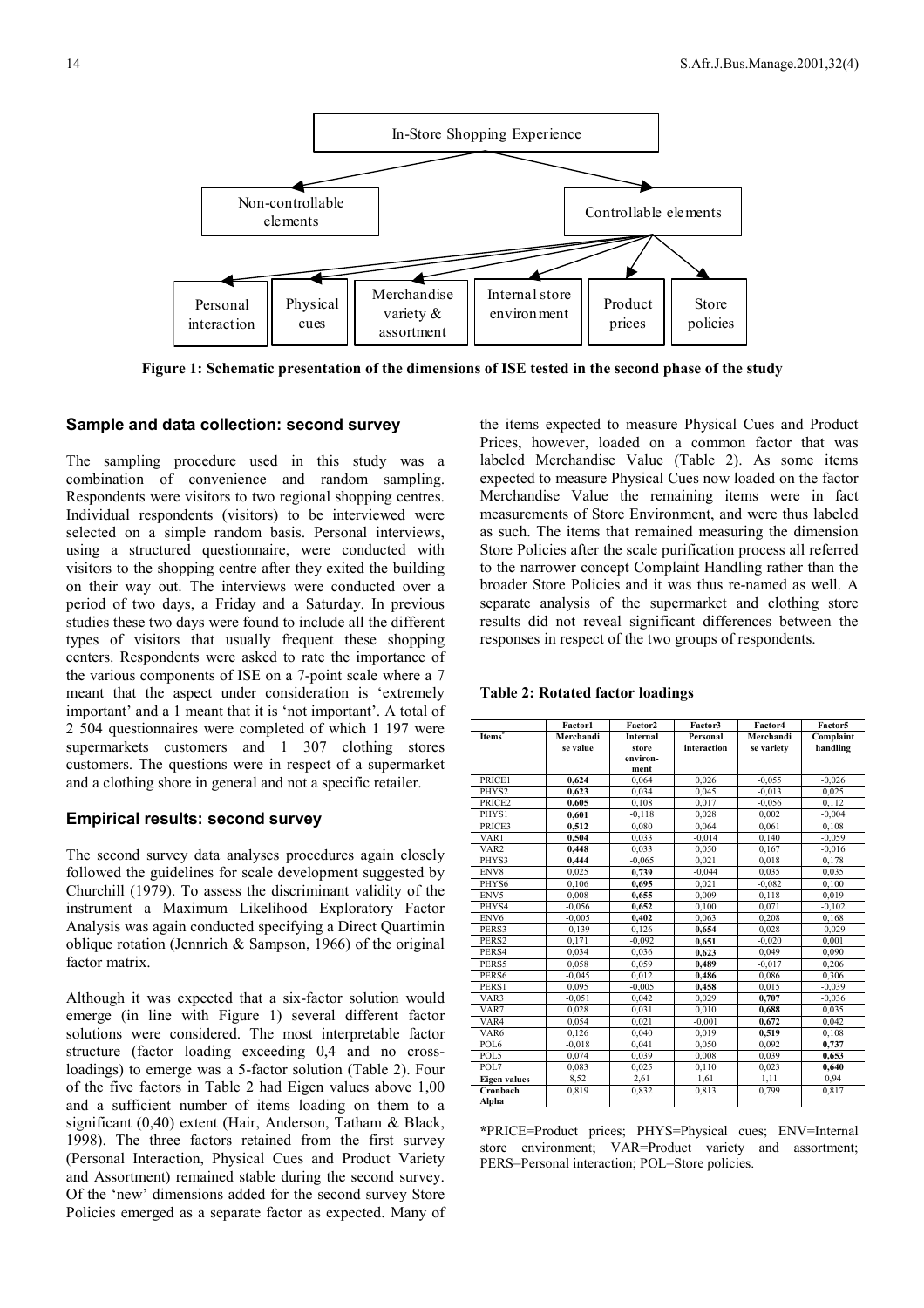#### Reliability assessment

The assessment of the proposed instrument's discriminant validity by means of an exploratory factor analysis was followed by an assessment of the internal consistency of each dimension as suggested by Churchill (1979). As indicated at the bottom of Table 2, all five factors/dimensions returned Cronbach Alpha values above the customary cut-off of 0,7 (Peterson, 1994). The Cronbach Alpha co-efficient for the whole instrument was 0,916.

#### Convergent validity

Any measuring instrument should be both reliable and valid (Churchill, 1979). A variety of different types of validity should be considered before any claims of validity can be made (Tull & Hawkins, 1993). To test the convergent validity of the ISE instrument the total ISE score (mean 153,52: SD 18,04) was correlated with scores that was expected to measure consumer perceptions of three retail issues that would be positively associated with ISE namely: the adequacy of parking facilities, satisfaction with in-store promotions and the image of the store.

The empirical results reported in Table 3 confirm this contention. The Pearson correlation coefficients shown in Table 3 reveal a consistent pattern of significant positive correlations with the total ISE scores, namely perceptions of adequacy of parking facilities (PARK, mean 6,30, SD 1,22), satisfaction with special in-store promotions (SPEC, mean 5,32, SD 1,51) and the image of the company (IMAGE, mean 5,75, SD 1,41), confirming the convergent validity of the ISE instrument.

| Table 3: Correlation matrix of in-store shopping  |
|---------------------------------------------------|
| experience, parking, store promotions and company |
| image                                             |

|              | <b>ISE</b> | <b>PARK</b> | <b>SPEC</b> | <b>IMAGE</b> |
|--------------|------------|-------------|-------------|--------------|
| <b>ISE</b>   | 1,00000    |             |             |              |
|              | 0.0        |             |             |              |
| <b>PARK</b>  | 0,41390    | 1,0000      |             |              |
|              | 0,0001     | 0.0         |             |              |
| <b>SPEC</b>  | 0,46629    | 0,18971     | 1,00000     |              |
|              | 0,0001     | 0,0001      | 0.0         |              |
| <b>IMAGE</b> | 0,44806    | 0,21581     | 0,46911     | 1,0000       |
|              | 0,0001     | 0,0001      | 0,0001      | 0.0          |

#### Construct validity

To assess the construct validity of the instrument a confirmatory factor analysis was conducted using LISREL 8,30 (Joreskog & Sörbom, 1999). The results summarised in Table 4 and Figure 2 suggest a good fit of the model to the data ( $\chi^2$  = 2024,5; df = 289; RMSEA = 0,0504; GFI = 0,939; AGFI =  $0.925$ ; an ECVI = 0,900). The reasonable fit of the model to the data provides additional evidence of the construct validity of the proposed instrument.



**Figure 2: Empirical results of Survey 2**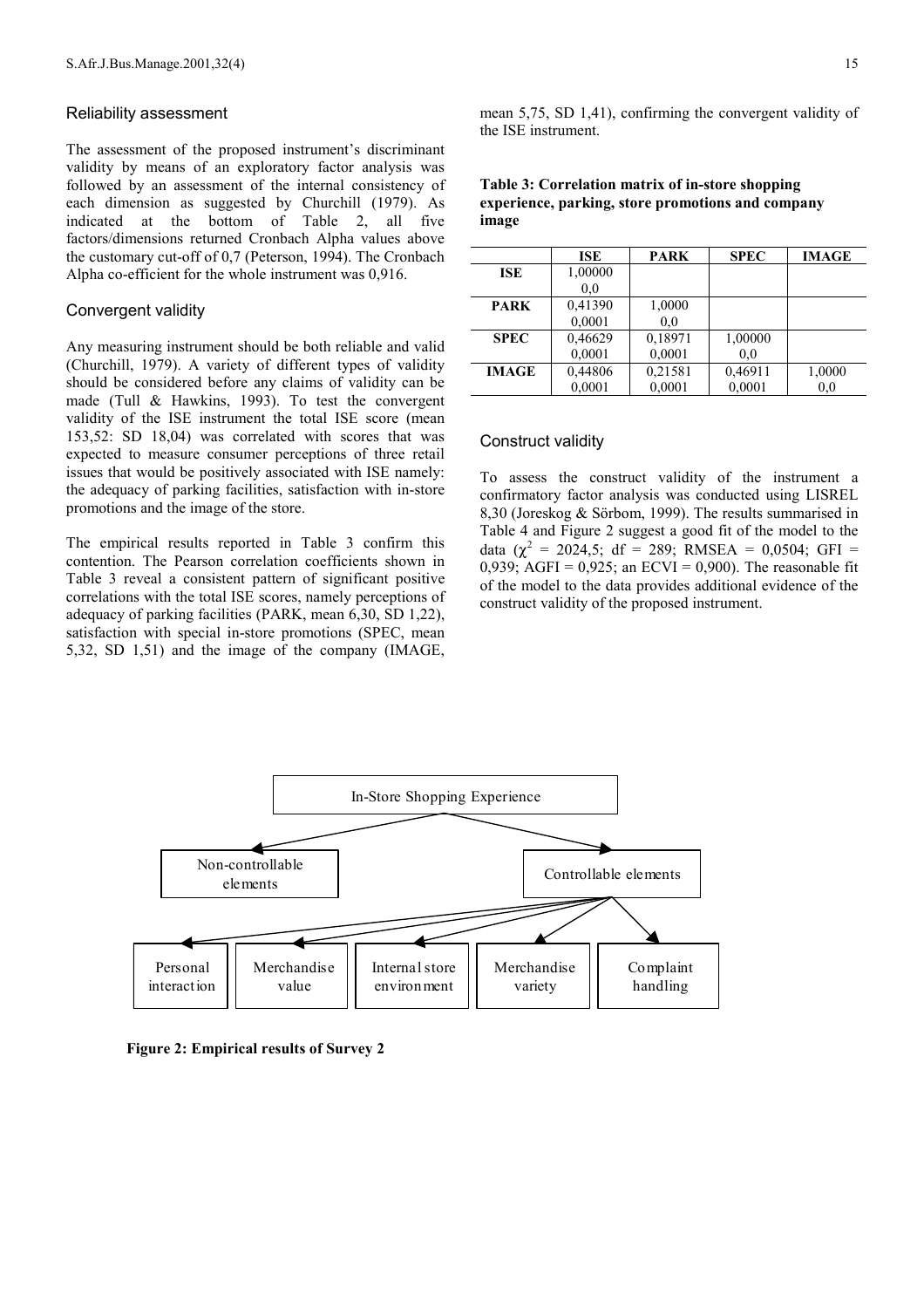| Chi-square                  | 2024,5 |
|-----------------------------|--------|
| df                          | 289    |
| <b>RMSEA</b>                | 0.0504 |
| <b>ECVI</b>                 | 0,900  |
| Normed fit index (NFI)      | 0.921  |
| Comparative fit index (CFI) | 0.931  |
| <b>Standardised RMR</b>     | 0,047  |
| <b>GFI</b>                  | 0,939  |
| <b>AGFI</b>                 | 0.925  |
| PGFI                        | 0,773  |

# **Table 4: Model fit indices**

# **Conclusion**

This study reports on two phases of a long-term study on the controllable elements of the in-store shopping experience. The eventual outcome of this stream of research is to develop a reliable and valid instrument to measure customer satisfaction with the controllable components of the in-store shopping experience at store level. Closely following the guidelines for multi-item scale development suggested by Churchill (1979) and based on the results of two empirical surveys we conclude that there are five dimensions of importance to consumers when assessing their satisfaction with an in-store shopping experience. These dimensions are merchandise value, personal interaction, merchandise variety, internal store environment and complaint handling. These five dimensions and thus the in-store shopping experience, are measured by means of 26 items (see Appendix A). The proposed instrument in its current form demonstrates high levels of reliability, discriminant validity, convergent validity and construct validity. Consistent with the guidelines suggested by Churchill (1979) the instrument in its current form needs to be subjected to a third empirical assessment to provide conclusive evidence of the its psychometric properties.

# **References**

Anderson, E.W., Fornell, C. & Lehmann, D.R. 1994. 'Customer satisfaction, market share, and profitability: Findings from Sweden', *Journal of Marketing*, **58**:53-66.

Anthanassopoulos, A.D. 2000. 'Customer satisfaction cues to support market segmentation and explain switching behaviour', *Journal of Business Research*, **47**(3):191-207.

Bateson, J.G. & Hoffmann, K.D. 1999. *Managing services marketing*. 4<sup>th</sup> Edition. Fort Worth: Dryden.

Beatty, S.E., Mayer, M.L., Coleman, J.E., Reynolds, K.E. & Lee, J. 1996. 'Customer-sales associate retail relationships', *Journal of Retailing*, **72**:223-247.

Berman, B. & Evans, J. R. 1998. Retail management.<sup>7th</sup> Edition. Upper Saddle River: Prentice Hall.

Berry, L.L. & Gresham, L.G. 1986. 'Relationship retailing: Transforming customers into clients', *Business Horizons*, **29**(6):43-47.

Berry, L.L. & Parasuraman, A. 1991. *Marketing services*. New York: Free Press.

Bingham, F.G. & Raffield, B.T. 1990. *Business-to-business marketing management*. Homewood, Illinois: Irwin.

Bitner, M.J. 1990. 'Evaluating service encounters: The effects of physical surroundings and employee responses', *Journal of Marketing*, **54**:69-82.

Bitner, M.J. 1992. 'Servicescapes: The impact of physical surroundings on customers and employees', *Journal of Marketing*, **56**:57-71.

Bloemer, J. & de Ruyter, K. 1998. 'On the relationship between store image, store satisfaction and store loyalty', *European Journal of Marketing*, **32**(5/6):499-513.

Bloom, P.H. & Reve, T. 1990. 'Transmitting signals to consumers for competitive advantage', *Business Horizons*, **33**(4):58-66.

Churchill, G.A. (Jr). 1979. 'A paradigm for developing better measures of marketing constructs', *Journal of Marketing Research*, **XVI**:64-73.

Cronin, J.J. (Jr), Brady, M.K. & Hult, G.T. 2000. 'Assessing the effects of quality, value, and customer satisfaction on consumer behavioural intentions in service environments', *Journal of Retailing*, **76**(2):193-218.

Dabholkar, P. A., Thorpe, D. I. & Rentz, J. O. 1996. 'A measure of service quality for retail stores: Scale development and validation', *Journal of the Academy of Marketing Science*, **24**(1):3-16.

Darden, W.R., Erdem, O. & Darden, D.K. 1983. 'A comparison and test of three causal models of patronage intentions'. **In** Darden, W.R. & Lusch R.F. (Eds*.). Patronage behavior and retail management.* New York: North-Holland.

Davidson, W.R., Sweeney, D.J. & Stampfl, R.W. 1988. *Retail management.* 6th Edition. New York: John Wiley & Sons.

Dickson, J. & Albaum, G. 1977. 'A method for developing tailormade semantic differentials for specific marketing content areas', *Journal of Marketing Research*, **14**:87-91.

Dickson, J.P. & MacLachlin, D.L. 1990. 'Social distance and shopping behaviour', *Journal of the Academy of Marketing Science*, **18**(2):153-161.

Dodds, W.B., Monroe, K.B. & Grewal, D. 1991. 'Effects of price, brand, and store information on buyers' product evaluations', *Journal of Marketing Research*, **XXVII**:307- 319.

Donavon, R.J. & Rossiter, J.R. 1982. 'Store atmosphere: An environmental psychology approach', *Journal of Retailing*, **58**:39-52.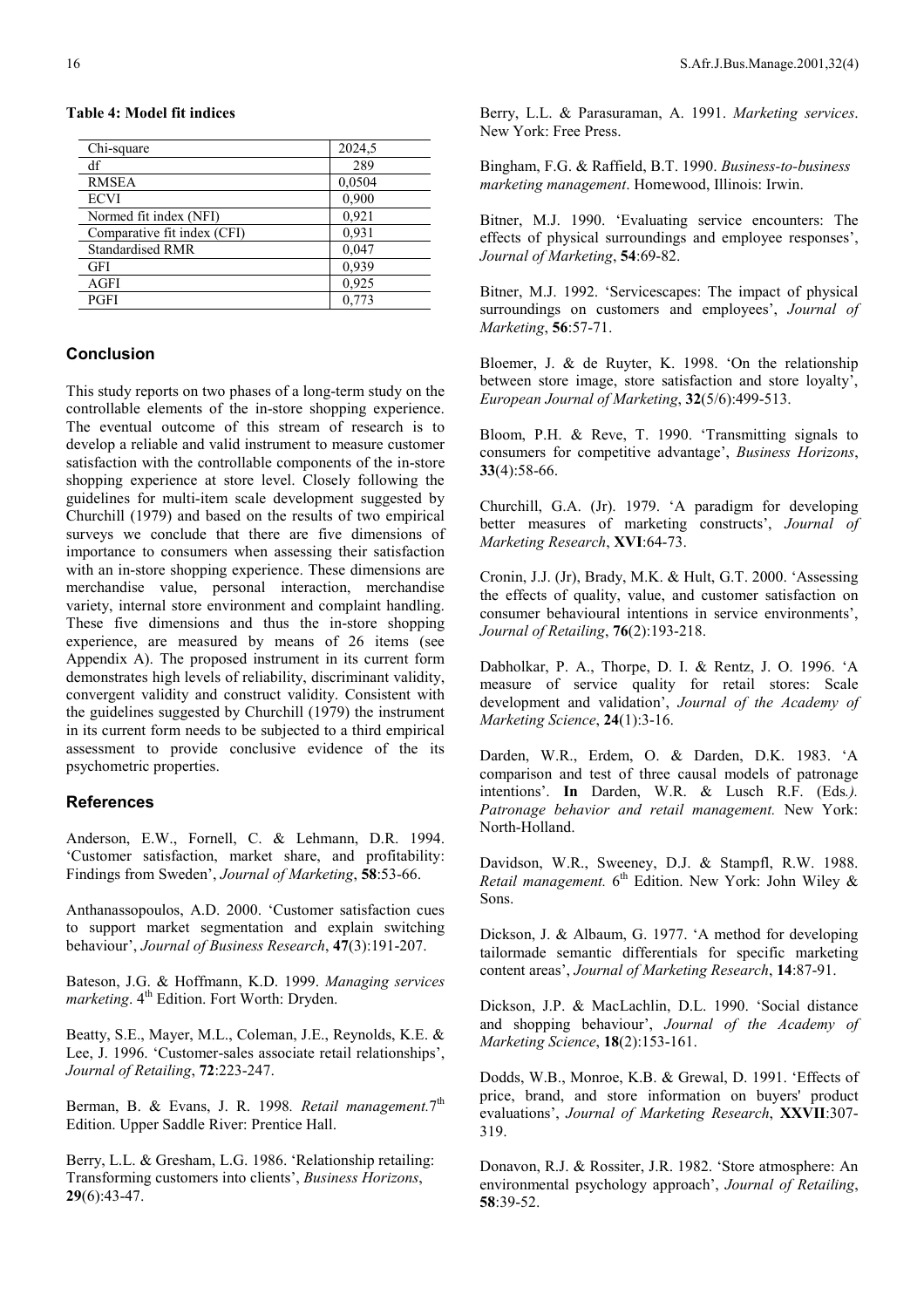Gaski, J.F. & Etzel, M.J. 1986. 'The index of consumer sentiment toward marketing', *Journal of Marketing,* **50**:71- 81.

Grönroos, C. 1990. 'Relationship approach to marketing in service contexts: The marketing and organizational behavior interface', *Journal of Business Research*, **20**:3-11.

Gutman, J. & Alden, S.D. 1985. 'Adolescents' cognitive structures of retail stores and fashion consumption: A means-end chain analysis of quality'. **In** Jacoby J. & Olsen J. (Eds.). *Perceived quality: How consumers view stores and merchandise*. Lexington, M.A.: Lexington Books.

Hair, J. F. (Jr), Anderson, R.E., Tatham, R. L. & Black, W. C. 1998. *Multivariate data analysis*. 5<sup>th</sup> Edition. Upper Saddle River: Prentice Hall.

Hallowell, R. 1996. 'The relationship of customer satisfaction, customer loyalty and profitability: An empirical study', *The International Journal of Service Industry Management*, **7**(4):27-42.

Hasty, R. & Reardon, J. 1997. *Retail management*. New York: McGraw-Hill.

Heskett, J.L., Jones, T.O., Loveman, G.W., Sasser, W.E. (Jr) & Schlesinger, L.A. 1994. 'Putting the service-profit chain to work', *Harvard Business Review*, **72**(2):164-174.

Hummel, J.W. & Savitt, R. 1988. 'Integrated customer service and retail strategy', *International Journal of Retailing*, **3**(2):5-21.

Jennrich, R.I. & Sampson, P.F. 1966. 'Rotation for simple loadings', *Psychometrika*, **31**:313-323.

Jöreskog, K. & Sörbom, D. 1999. '*LISREL 8.30 Manual for Windows'* (Computer software). Lincolnwood, IL: Scientific Software International, Inc.

Kerin, R.A., Jain, A. & Howard, D.J. 1992. 'Store shopping experience and consumer price-quality-value perceptions', *Journal of Retailing*, **68**(4):376-397.

Macintosh, G. & Lockshin, L.S. 1997. 'Retail relationships and store loyalty: A multi-level perspective', *International Journal of Research in Marketing*, **14**(5):487-497.

Mazursky, D., & Jacoby, J. 1985. 'Forming impressions of merchandise and service quality'. **In** Jacoby, J. & Olsen, J. (Eds.). *Perceived quality: How consumers view stores and merchandise*. Lexington, M.A.: Lexington Books.

Oliver, R. 1981. 'Measurement and evaluation of satisfaction processes in retail settings', *Journal of Retailing*, **57**:25-48.

Oliver, R.L. 1997. *Satisfaction: A behavioral perspective on the consumer*. Boston: Irwin McGraw-Hill.

Peterson, R.A. 1994. 'A meta-analysis of Cronbach's coefficient alpha', *Journal of Consumer Research*, **27**:381- 391.

Rao, A.R. & Monroe, K.B. 1989. 'The effect of price, brand name and store name on buyers' perceptions of product quality: An integrative review', *Journal of Marketing Research*, **26**:351-357.

Reichheld, F. & Sasser, W.E. (Jr). 1990. 'Zero defections: Quality comes to services', *Harvard Business Review*, **68**:105-111.

Ridgeway, N.M., Dawson, S.A. & Bloch, P.H. 1990. 'Pleasure and arousal in the marketplace: Interpersonal differences in approach-avoidance responses', *Marketing Letters*, **7**:139-147.

Rosenberg, L.J. & Czepiel, J.A. 1984. 'A marketing approach to customer retention', *Journal of Consumer Marketing*, **1**:45-51.

Rust, R.T. & Zahorik, A.J. 1993. 'Customer satisfaction, customer retention, and market share', *Journal of Retailing*, **69**:193-215.

Samli, A.C., Kelley, J.P. & Hunt, H.K. 1998. 'Improving the retail performance by contrasting management- and customer-perceived store images: A diagnostic tool for corrective action', *Journal of Business Research*, **43**(1):27- 38.

Singh, J. & Sirdeshmukh, D. 2000. 'Agency and trust mechanisms in consumer satisfaction and loyalty judgments', *Journal of the Academy of Marketing Science*, **28**(1):150-167.

Sirgy, M.J., Grewal, D. & Mangleburg, T. 2000. 'Retail environment, self-congruity and retail patronage: An integrative model and a research agenda', *Journal of Business Research*, **49**(2):127-138.

Sirohi, N., McLaughlin, E.W. & Wittink, D.R. 1998. 'A model of consumer perceptions and store loyalty intentions for a supermarket retailer', *Journal of Retailing*, **74**(2):223- 245.

Terblanche, N.S. & Boshoff, C. 2001. 'Measuring customer satisfaction with some of the controllable elements of the total retail experience: An exploratory study', *South African Journal of Business Management*, **32**(2):35-41.

Tull, D.S. & Hawkins, D.I. 1993. *Marketing research: Measurement and method.* 6<sup>th</sup> Edition. New York: Macmillan.

Ward, J.C., Barnes, J. & Bitner, J. 1992. 'Measuring the prototypicality and meaning of retail environments', *Journal of Retailing*, **68**:194-220.

Westbrook, R.A. 1981. 'Sources of consumer satisfaction with retail outlets', *Journal of Retailing*, **57**:68-85.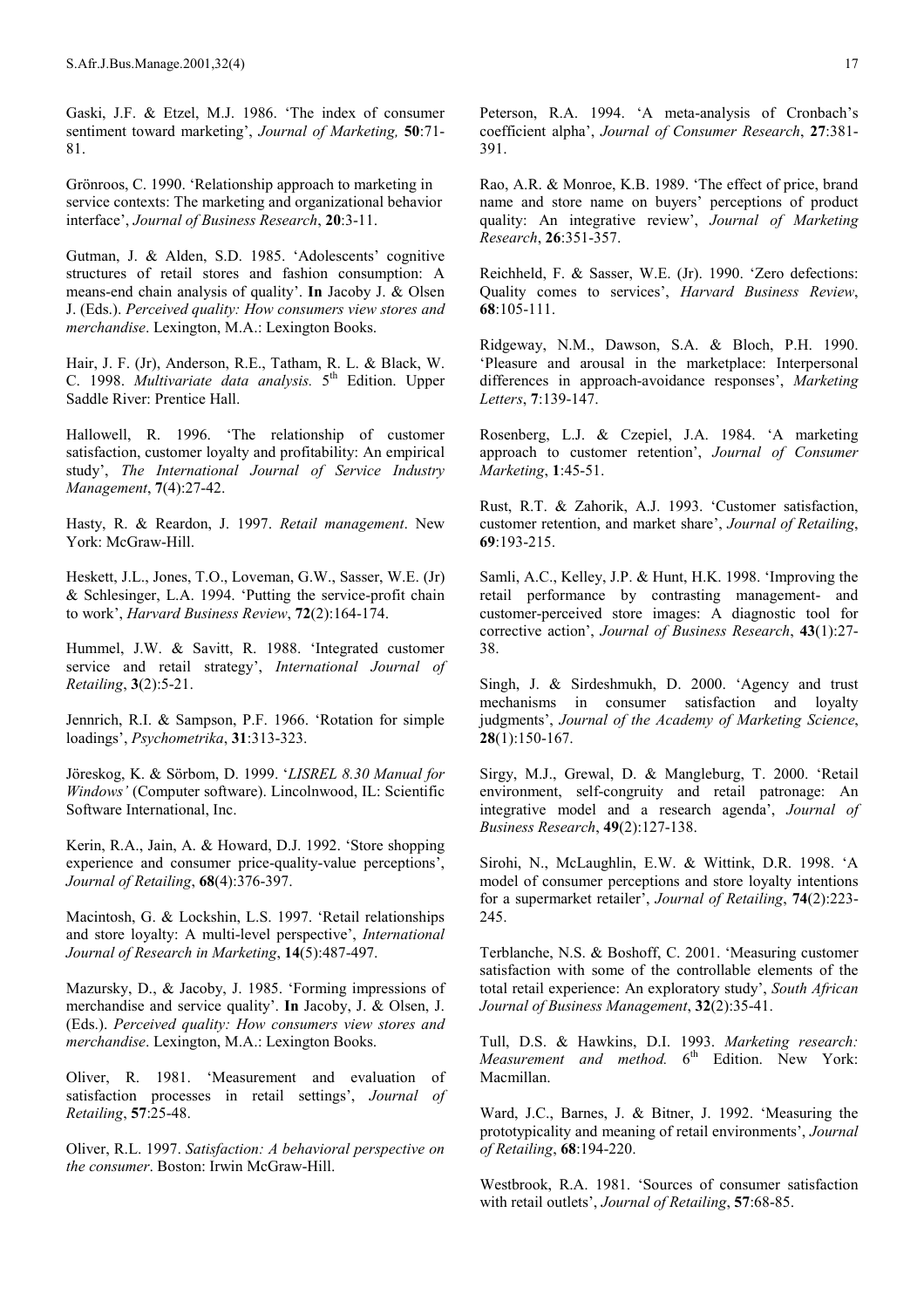Zeithaml, V.1988. 'Consumer perceptions of price, quality, and value: A means-end model and synthesis of evidence', *Journal of Marketing*, **52**:2-22.

Zeithaml, V.A. & Bitner, M.J. 1996. *Services marketing*. New York: McGraw-Hill.

Zeithaml, V.A., Parasuraman, A. & Berry, L.L. 1990. *Delivering quality service: Balancing customer perceptions and expectations*. New York: The Free Press.